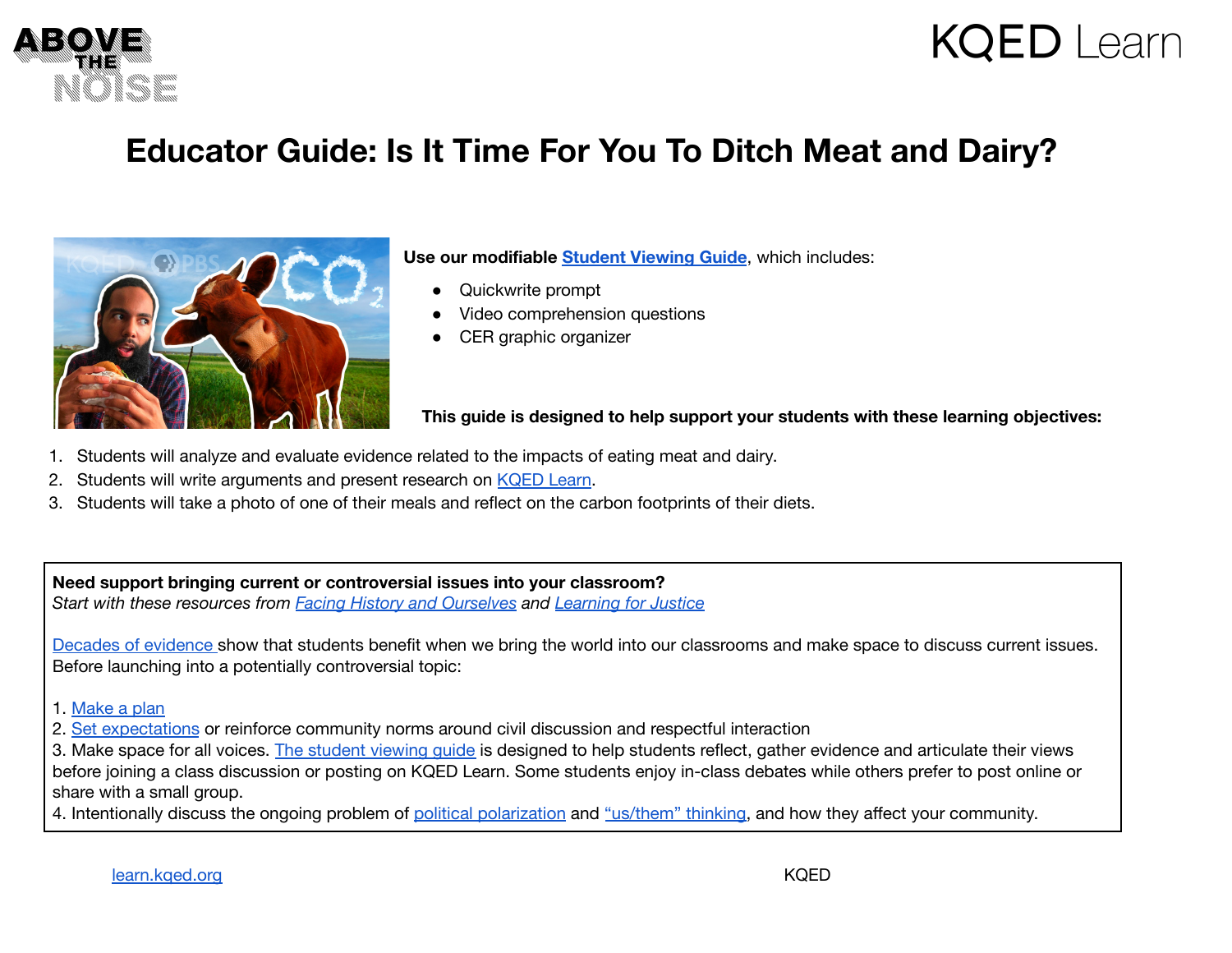



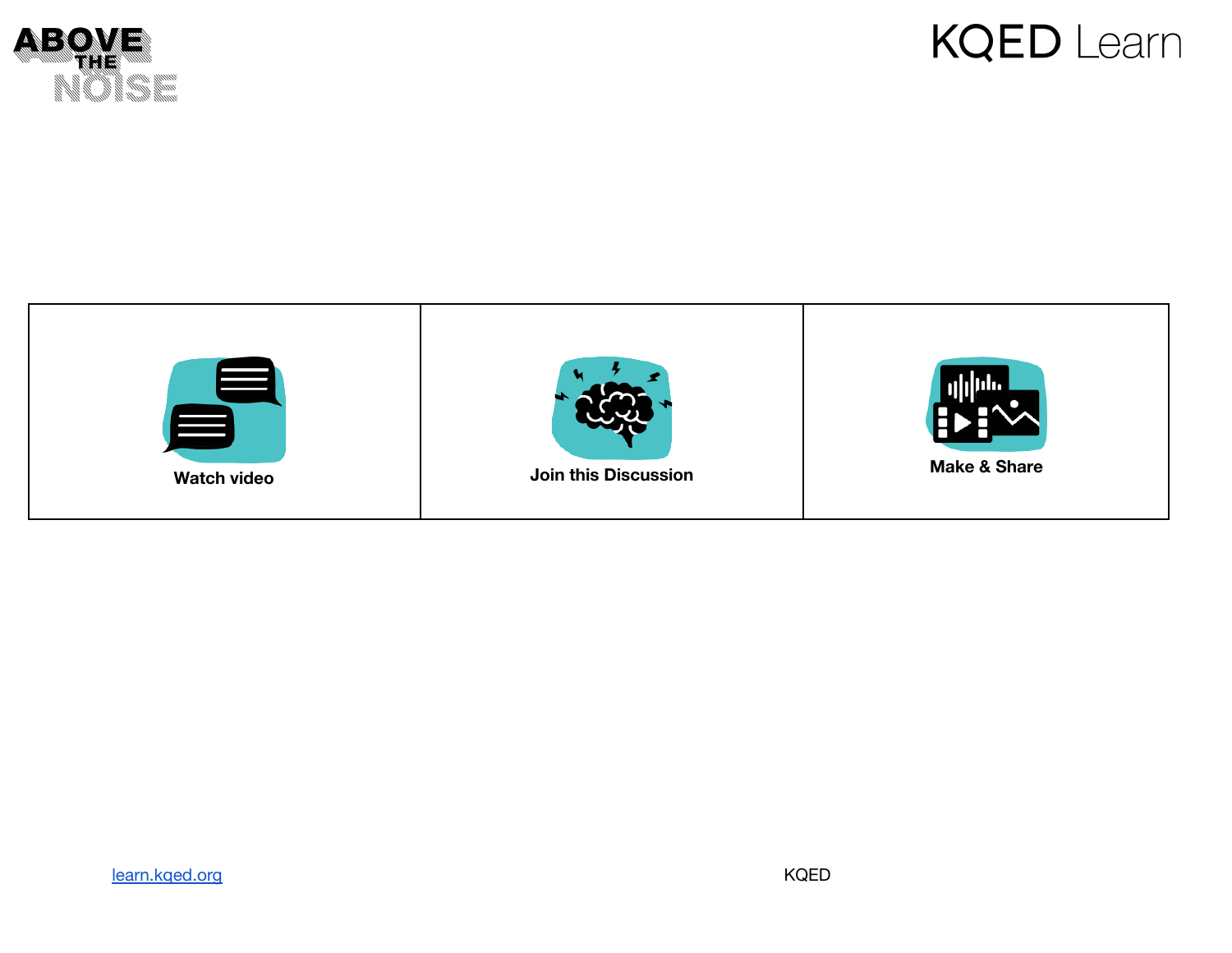

# **KQED** Learn

|                                                                                                                                                                  | Students sign into KQED                                                                                                                                                                                                                                      | Take a photo of one of                                                                                                                                                                                                                                                                       |
|------------------------------------------------------------------------------------------------------------------------------------------------------------------|--------------------------------------------------------------------------------------------------------------------------------------------------------------------------------------------------------------------------------------------------------------|----------------------------------------------------------------------------------------------------------------------------------------------------------------------------------------------------------------------------------------------------------------------------------------------|
| Use this <b>student viewing guide</b> with:                                                                                                                      | Learn and click the "Join the Discussion" button                                                                                                                                                                                                             | your meals. Use one of the calculators below                                                                                                                                                                                                                                                 |
| Quick-write prompt<br>Comprehension questions about the<br>video<br>Student note catcher                                                                         | to respond to the Discussion question.<br>Responses should be supported by evidence<br>from the Above the Noise video or other<br>research on the topic.                                                                                                     | to help you determine how environmentally<br>friendly your diet is, and caption your photo<br>letting us know!<br><b>Example carbon emissions calculators:</b><br>https://www.bbc.com/news/science-environ                                                                                   |
| More student supports the Discussion page:<br>Glossary with vocabulary used in the<br>video<br>Annotated source list<br>Video transcripts in English and Spanish | Supports for joining the discussion KQED<br>Learn:<br><b>Sentence frames</b><br><b>Discussions rubric</b><br>Response analysis activity<br>Please refer to our <b>Code of Conduct</b> as well as<br>your school's behavioral expectations before<br>joining. | ment-46459714<br>http://www.foodemissions.com/foodemission<br>s/Calculator<br>http://www.eatlowcarbon.org/food-scores/<br>https://foodprint.org/quiz/<br>Post your media creation in the Make & Share<br>tab.<br>Teachers: Learn more about making media<br>for the classroom on KQED Teach. |

### **Standards**

| CCSS.ELA-Literacy.CCRA. | Read closely to determine what the text says explicitly and to make logical inferences from it; cite specific |
|-------------------------|---------------------------------------------------------------------------------------------------------------|
| <b>R.1</b>              | textual evidence when writing or speaking to support conclusions drawn from the text                          |
| CCSS.ELA-Literacy.CCRA. | Integrate and evaluate content presented in diverse media and formats, including visually and                 |
| <b>R.7</b>              | quantitatively, as well as in words                                                                           |

## [learn.kqed.org](https://learn.kqed.org) KQED